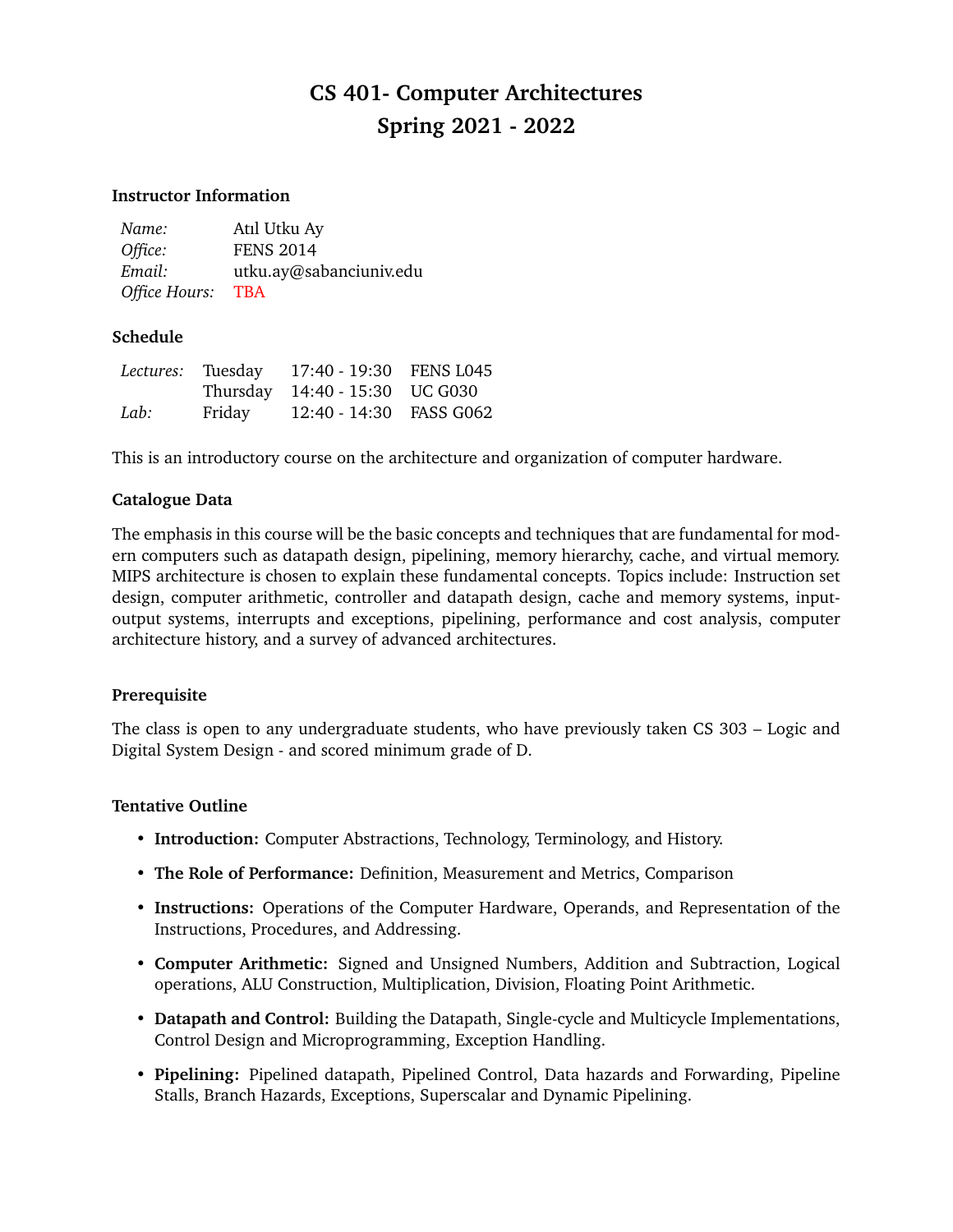- **Memory Hierarchy:** Memory Hierarchy, The Basics of Cache, Measuring and Improving Cache Performance, Virtual Memory.
- **I/O:** I/O Performance Measures, Types and Characteristics of I/O Devices, Buses, Interfacing I/O Devices to the Memory, Processor, and Operating System
- **Multiprocessor Systems**

## **Textbook**

John L. Hennessy & David A. Patterson. Computer Organization and Design: The Hardware Software Interface, Morgan Kaufmann Publishers, Inc.

## **Exam Dates**

*Midterm:* TBA (possibly  $8^{th}$  or  $9^{th}$  week of the term) *Final:* will be scheduled by SR

## **Tentative Grading**

- Midterm Exam 25%
- Final Exam 37%
- Term Project 10%
- Lab (Total  $4(\pm 1)$ ) 10%
- Homeworks (Total  $4(\pm 1)$ ) 10%
- Quizes (The best 4 out of  $7(\pm 1)$ ) 8%

In order to pass the course, the Final Exam and the overall grades of the students must be at least 25 and 35, respectively. The other letter grade boundaries will be determined by the instructor at the end of the term.

Midterm Exam, Final Exam and Quized will be held in-person.

## **Make-up Policy**

- There will be no make-up for homeworks, labs, term project and quizes. Students automatically get 0 (zero) from the respective assignment grade if any of them is missed.
- Make-up is only allowed for the midterm and final examinations to those with an official report and to those with an official permission notice from the university on the date of the exam in question.
- Make-up examinations may be written and/or oral.

#### **Plagiarism Policy (Academic Integrity)**

Plagiarism means presenting someone else's work as yours. This is a very serious and ethical problem. A plagiarized work may or may not be a verbatim copy of another submission. Verbatim